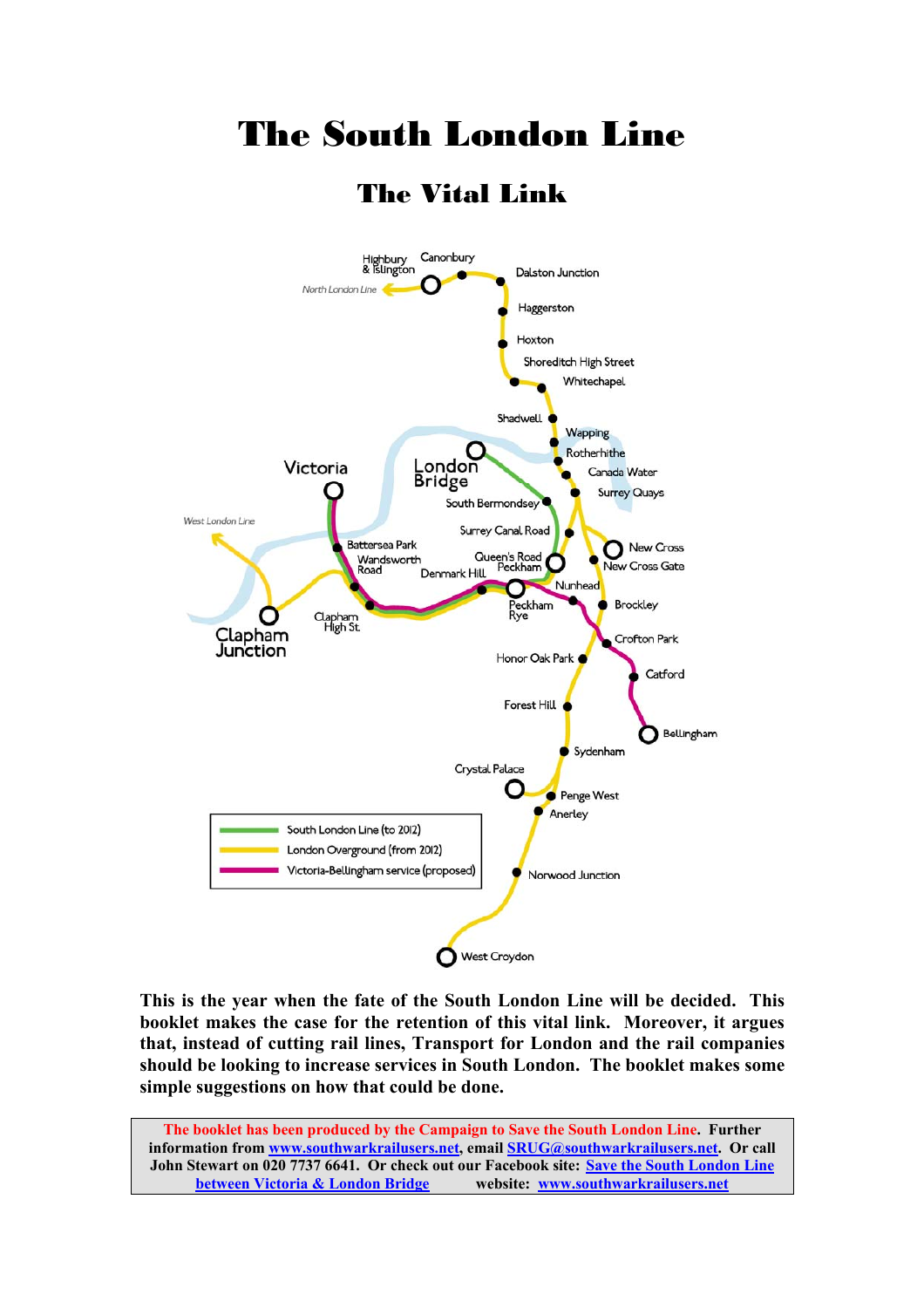## The South London Line – The Vital Link

## If the South London Line is scrapped, many stations in South London will lose key services to Central London:

#### **Clapham High St and Wandsworth Road:**

*With SLL:* **2** services an hour to Victoria and London Bridge

*Without SLL:* **0** services to Victoria and London Bridge\*

#### **Denmark Hill:**

*With SLL:* **4** daytime an hour services to Victoria; **2** evening and Sunday services an hour

*Without SLL:* 2 daytime services an hour to Victoria; 0 evening and Sunday services

*With SLL:* **2** services an hour to London Bridge

*Without SLL:* **0** services to London Bridge\*

#### **Peckham Rye:**

*With SLL:* **4** daytime an hour services to Victoria; **2** evening and Sunday services an hour

*Without SLL:* **2** daytime services an hour to Victoria; **0** evening and Sunday services

*With SLL:* **6** services an hour to London Bridge

*Without SLL:* **4** services to London Bridge

#### **Queens Road and South Bermondsey:**

*With SLL:* **4** daytime an hour services to Victoria; **2** evening and Sunday services an hour *Without SSL:* **0** services to Victoria *With SLL:* 6 services an hour to London Bridge *Without SLL:* **4** services to London Bridge

#### **Battersea Park:**

Loses a direct rail link to all stations on the line except Victoria

*\* To reach London Bridge would require a change a Peckham Rye* 

## What scrapping the link would mean

- Residents of Wandsworth Road would lose their link to Victoria 8 minutes. Alternative journeys would require changes and take a lot longer.
- Residents of Clapham North would lose their 10 minute link to Victoria and are likely to be forced back onto the overcrowded North Line.
- Kings College and Maudsley hospitals at Denmark Hill would lose all evening services to Victoria and lose their direct service to London Bridge. Increasingly, the hospitals are working closely with Guys hospital, based at London Bridge.
- Direct links from Peckham Rye to Central London would be reduced. These have proved increasingly important in attracting business and visitors to Peckham.
- Queens Road and South Bermondsey would lose their direct link to Victoria.
- Battersea Park would lose its direct links to stations to the east. This would disadvantage the significant number of people who make these journeys.

**The South London Line provides a unique link for people in the area. To scrap it would be a big mistake.**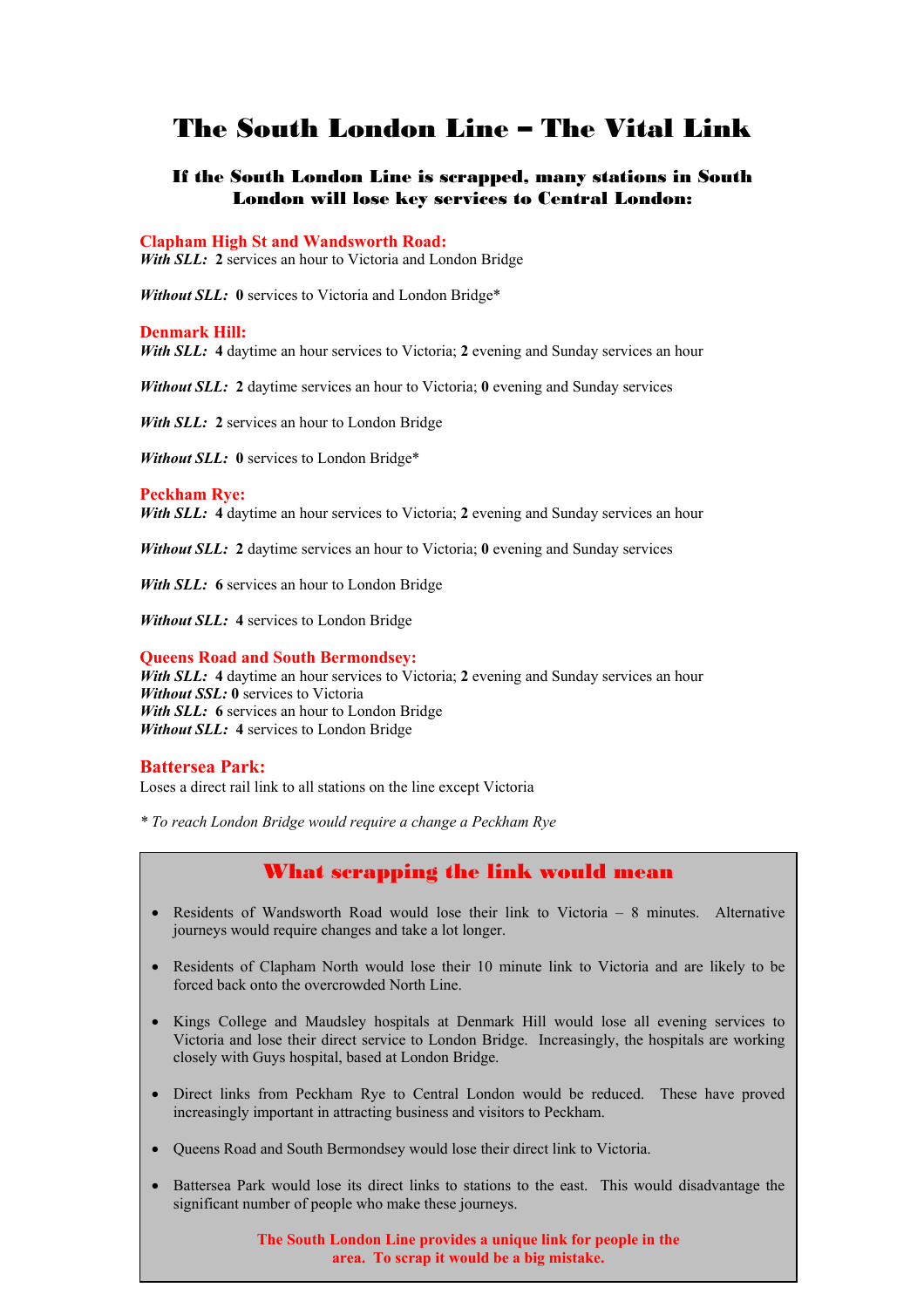# A Positive Vision

## What is needed is a positive vision of how to improve rail services for people in South London. New and better services, rather than cutbacks, should be the order of the day.

The East London Line will be extended to South London in 2012. It is to be welcomed. But it should be seen as additional to existing services such as the South London Line, not as an alternative to them. The East London Line has a different function to the existing services in South London. It is an orbital service, taking people across London. The South London Line is largely a radial service, taking people into Central London. The problem right now is that Transport for London sees the East London Line as an alternative to the South London Line. It is badly mistaken.

## It is not either/or. It is both

**East London Line** 

**An orbital service** 

 **South London Line** 

**A radial service** 

## Simple improvements could make a big difference

**The introduction of the East London Line** 

## **plus**

**The retention of the South London Line** 

## **plus**

**A day and evening stopping service from Victoria – Dartford and the introduction of a Victoria-Bellingham service and the Victoria-Orpington service stopping at Clapham High St and Wandsworth Rd.** 

## **plus**

**The reinstatement of the 2 trains per hour from London Bridge to East Croydon via Peckham Rye** 

#### **would provide**

- **Clapham High Street, Wandsworth Road and Denmark Hill with 4 trains per hour to Central London**
- **Peckham Rye with a 15 minute service to Victoria and a 10 minute service to London Bridge**
- **Additionally, each station would have 4 East London Line trains an hour providing an orbital service.**
- **Queens Road, South Bermondsey and Battersea Park would retain their links.**

**All the evidence shows that when you run trains at this sort of frequency, they will attract many extra passengers. Just look at how well-used the Underground is.**